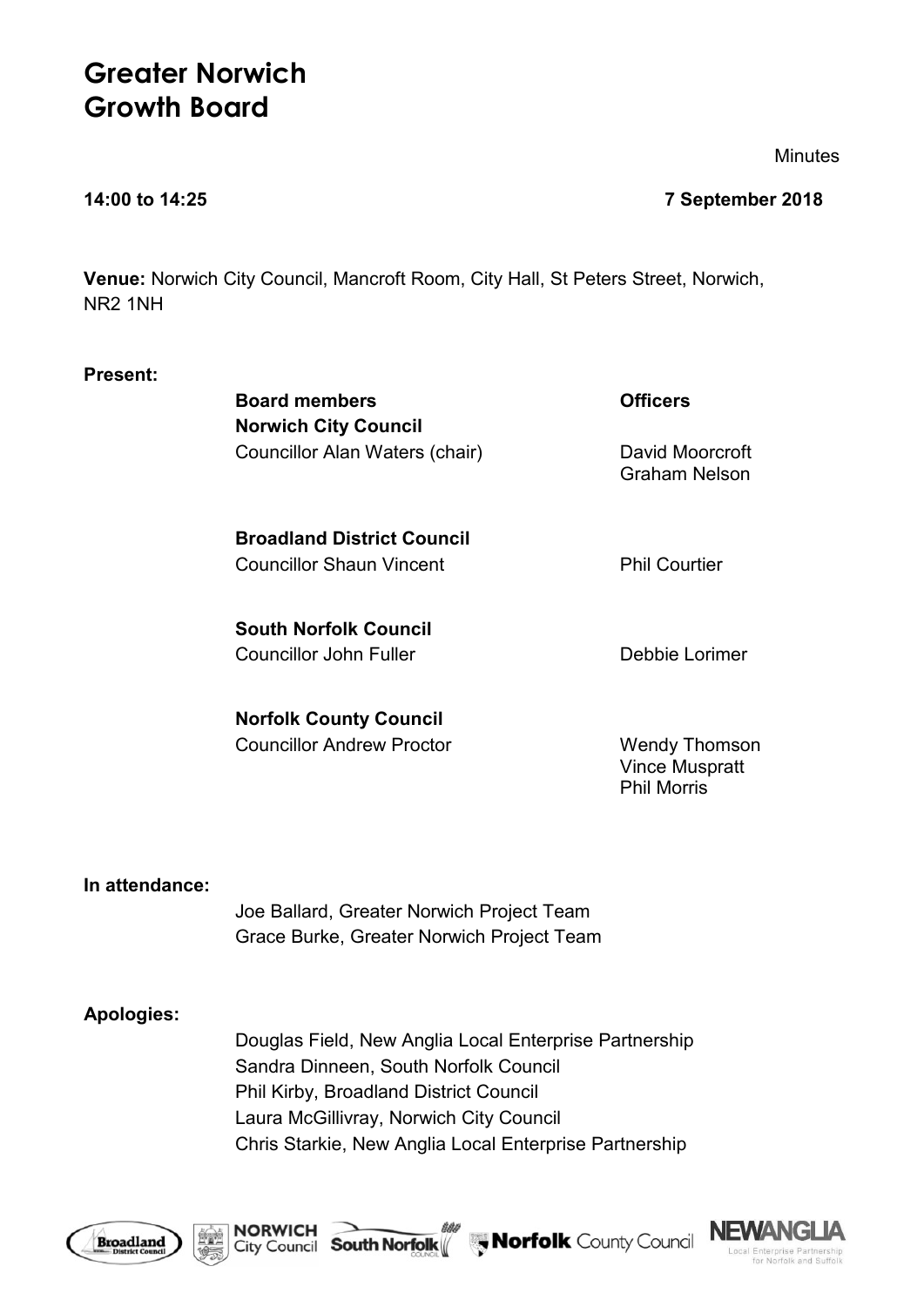# **1. Declarations of interest**

There were no declarations of interest.

# **2. Minutes**

**RESOLVED** to approve the accuracy of the minutes of the meeting held on 25 June 2018.

# **3. IFF Project Showcase – GP24: Bowthorpe to Colney River Crossing**

(Ben Webster, Design, conservation and landscape manager, Norwich City Council, attended the meeting for this item.)

Ben Webster, gave a presentation on the project to connect Bowthorpe with the Norwich Research Park and the University of East Anglia, by reinstating a bridge over the River Yare to provide a direct pedestrian route between Bowthorpe and Colney. The project had been identified in the Open Space Investment Plan in 2013. The pathway could also be used for leisure purposes and provided a link to a circular walk along the Yare Valley. The project cost £187,000, comprising £170,000 from pooled community infrastructure funding and the remainder from the city council. This was an exemplary project for the Greater Norwich Growth Board. Construction of the bridge was nearing completion and the ownership and responsibility would be passed to the county council.

Commenting on the project, Ben Webster pointed out that there had been some opposition from residents of Colney who were concerned that the direct link to new development would impact on the secluded environment that they were used to. He also pointed out that the project could have benefited from more feasibility work being undertaken before commencement. He pointed out that the design, conservation and landscape team would be happy to work with partner authorities on future projects.

**RESOLVED** to thank Ben Webster for the presentation.

# **4. Greater Norwich Growth Board Forward Plan**

Joe Ballard, project manager, presented the report. He explained the rationale for amending the schedule of meetings.

**RESOLVED** to amend the current schedule of meetings as follows:

(1) not to convene meetings on Monday, 15 October 2018 and Monday, 7 January 2019 ;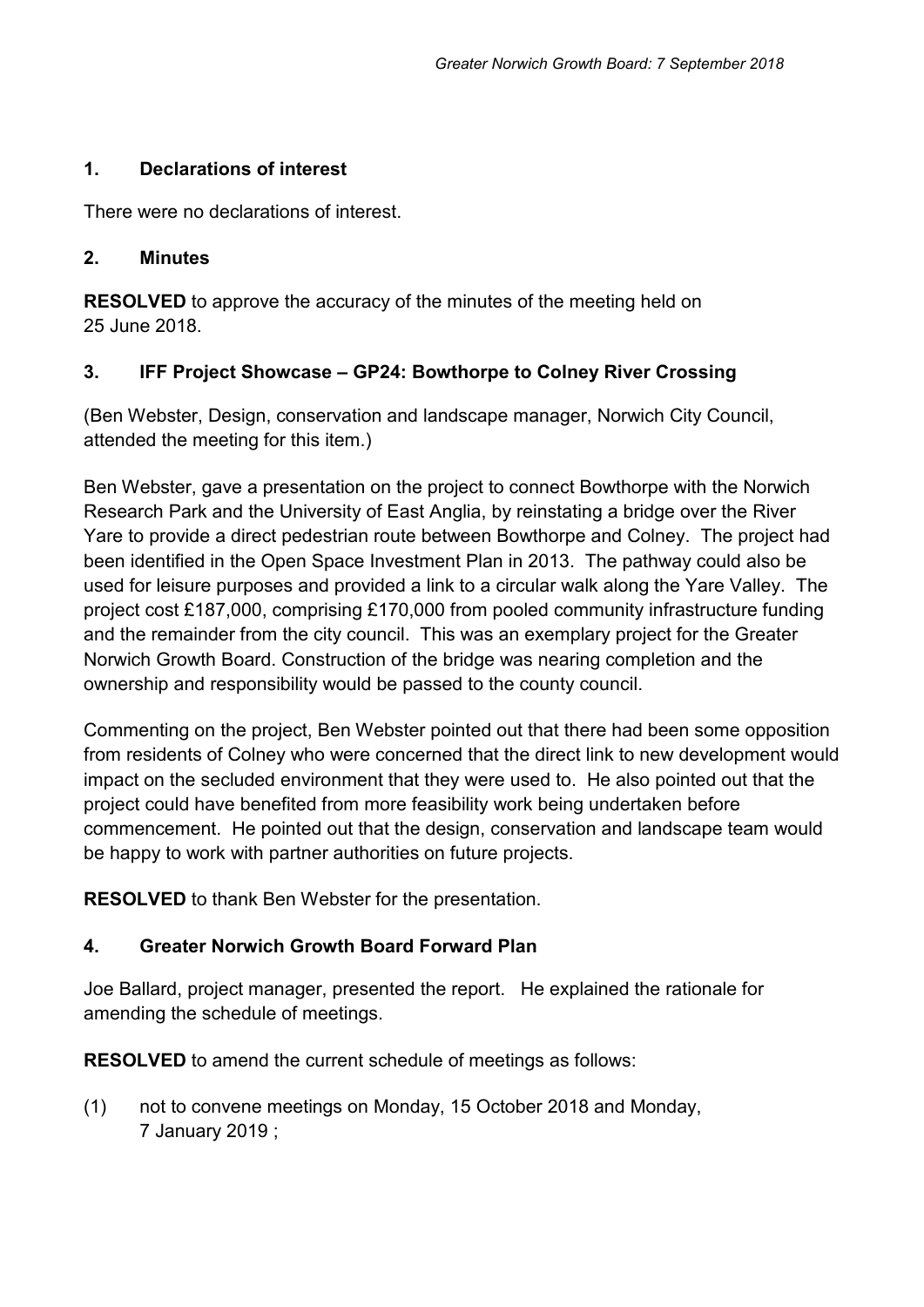(2) to hold meetings as scheduled on Monday, 26 November 2018 (subsequently amended to 10:00 on Tuesday, 27 November) and Monday, 4 February 2019.

# **5. Date of Next Meeting**

Councillor Proctor requested that the meeting scheduled for 26 November 2018 be rescheduled to the following day.

**RESOLVED** to consider holding the next meeting at 10:00 on Tuesday, 27 November 2018 subject to confirmation of attendance from board members.

# **6. Exclusion of the public**

**RESOLVED** to exclude the public from the meeting during consideration of items \*7 (below) on the grounds contained in the relevant paragraphs of Schedule 12A of the Local Government Act 1972 (as amended).

# **\*7. Greater Norwich Local Infrastructure Fund (LIF) (paragraph 3)**

Phil Courtier, head of planning, Broadland District Council, presented the report. The chair commented on the proposal that Greater Norwich project team proactively promoted the LIF loan facility to encourage more expressions from SMEs (small or medium sized enterprises) to secure more affordable housing. The chair spoke in support of this proposal and the need for a robust policy to ensure affordable housing.

During discussion, members considered the delivery of projects. Both the chair and Phil Courtier confirmed that there were no cash flow issues and commitments to large projects, which were delayed in coming forward, did not impede short or medium term funding for other developments. In answer to a member's question, Phil Courtier said that one of the criteria for LIF funding was whether the applicant had explored other sources of funding.

Discussion ensued in which Graham Nelson, head of planning services, Norwich City Council, confirmed that he was in regular dialogue with the developer of one of the larger sites and that discussions on the development of the site would continue into the autumn.

# **RESOLVED** to:

- (1) recommend a LIF loan to Cripps Development Ltd to support development at Horsford (as set out in the report);
- (2) note the imminent completion of a new LIF loan for the Cripps Development Ltd development in Thurlton, previously agreed in principle;
- (3) note the progress of the previously approved LIF loans;